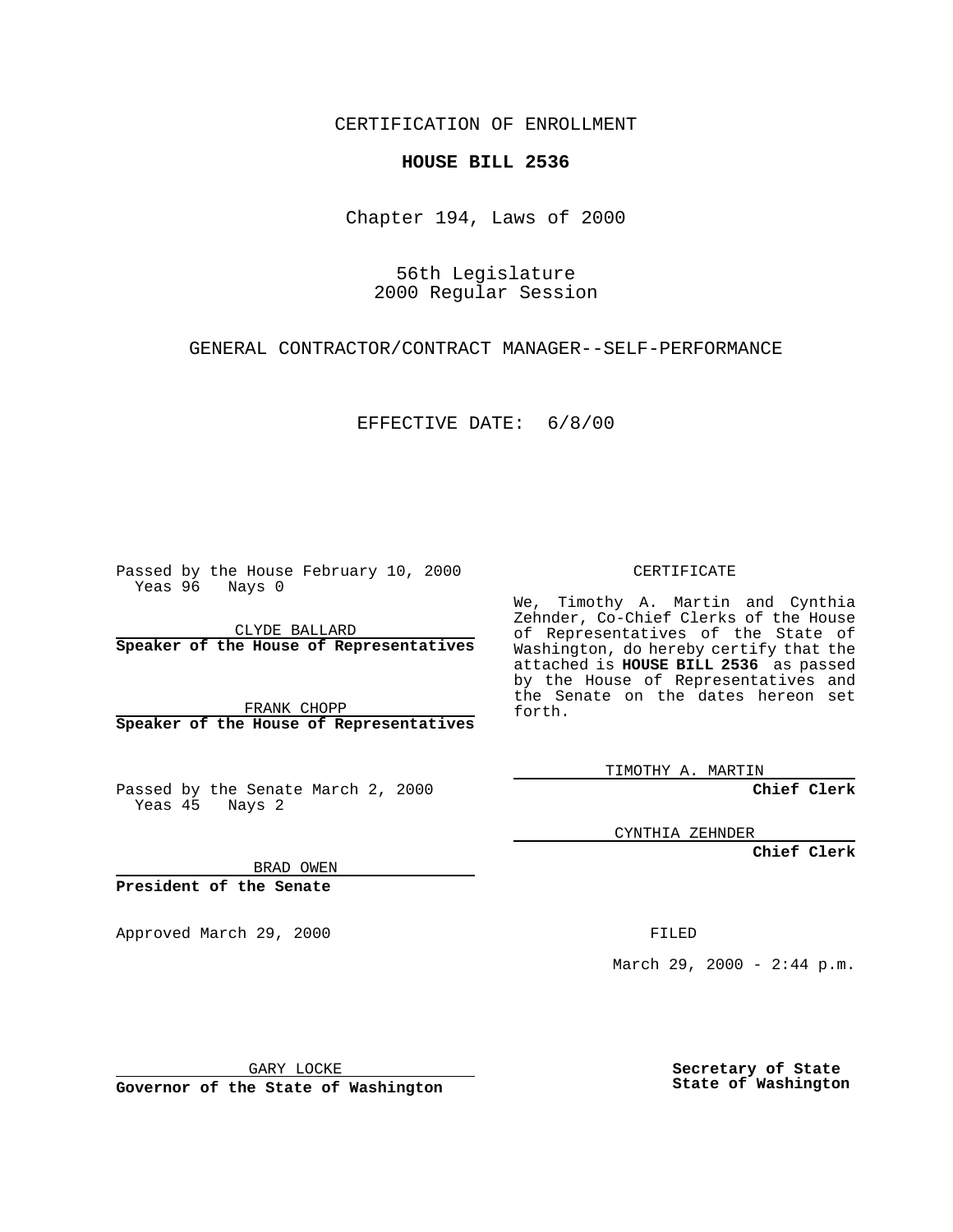## **HOUSE BILL 2536** \_\_\_\_\_\_\_\_\_\_\_\_\_\_\_\_\_\_\_\_\_\_\_\_\_\_\_\_\_\_\_\_\_\_\_\_\_\_\_\_\_\_\_\_\_\_\_

\_\_\_\_\_\_\_\_\_\_\_\_\_\_\_\_\_\_\_\_\_\_\_\_\_\_\_\_\_\_\_\_\_\_\_\_\_\_\_\_\_\_\_\_\_\_\_

Passed Legislature - 2000 Regular Session

**State of Washington 56th Legislature 2000 Regular Session By** Representatives Miloscia, D. Schmidt and Haigh

Read first time 01/17/2000. Referred to Committee on State Government.

 AN ACT Relating to general contractor/construction manager self-performance; and amending RCW 39.10.060.

BE IT ENACTED BY THE LEGISLATURE OF THE STATE OF WASHINGTON:

 **Sec. 1.** RCW 39.10.060 and 1997 c 376 s 4 are each amended to read as follows:

 (1) Notwithstanding any other provision of law, and after complying with RCW 39.10.030, the following public bodies may utilize the general contractor/construction manager procedure of public works contracting for public works projects authorized under subsection (2) of this section: The state department of general administration; the University of Washington; Washington State University; every city with 12 a population greater than one hundred fifty thousand; every county with 13 a population greater than four hundred fifty thousand; and every port district with a population greater than five hundred thousand. For the purposes of this section, "general contractor/construction manager" means a firm with which a public body has selected and negotiated a maximum allowable construction cost to be guaranteed by the firm, after competitive selection through formal advertisement and competitive bids, to provide services during the design phase that may include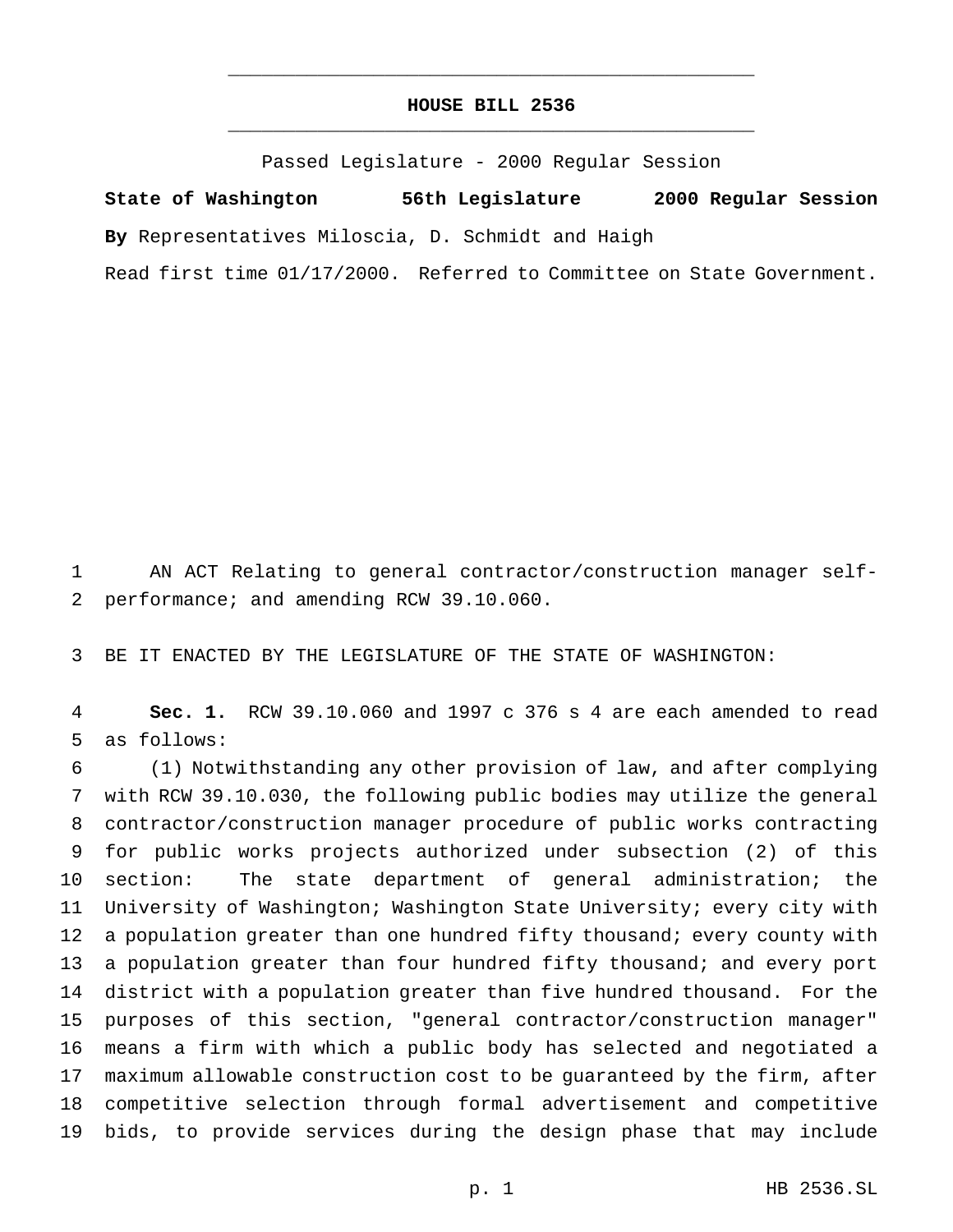life-cycle cost design considerations, value engineering, scheduling, cost estimating, constructability, alternative construction options for cost savings, and sequencing of work, and to act as the construction manager and general contractor during the construction phase.

 (2) Public bodies authorized under this section may utilize the general contractor/construction manager procedure for public works projects valued over ten million dollars where:

 (a) Implementation of the project involves complex scheduling requirements;

 (b) The project involves construction at an existing facility which must continue to operate during construction; or

 (c) The involvement of the general contractor/construction manager during the design stage is critical to the success of the project.

 (3) Public bodies should select general contractor/construction managers early in the life of public works projects, and in most situations no later than the completion of schematic design.

 (4) Contracts for the services of a general contractor/construction manager under this section shall be awarded through a competitive process requiring the public solicitation of proposals for general contractor/construction manager services. The public solicitation of proposals shall include: A description of the project, including programmatic, performance, and technical requirements and specifications when available; the reasons for using the general contractor/construction manager procedure; a description of the qualifications to be required of the proposer, including submission of the proposer's accident prevention program; a description of the process the public body will use to evaluate qualifications and proposals, including evaluation factors and the relative weight of factors; the form of the contract to be awarded; the estimated maximum allowable construction cost; minority and women business enterprise total project goals, where applicable; and the bid instructions to be used by the general contractor/construction manager finalists. Evaluation factors shall include, but not be limited to: Ability of professional personnel, past performance in negotiated and complex 35 projects, and ability to meet time and budget requirements; the scope of work the general contractor/construction manager proposes to self-37 perform and its ability to perform it; location; recent, current, and projected work loads of the firm; and the concept of their proposal. A public body shall establish a committee to evaluate the proposals.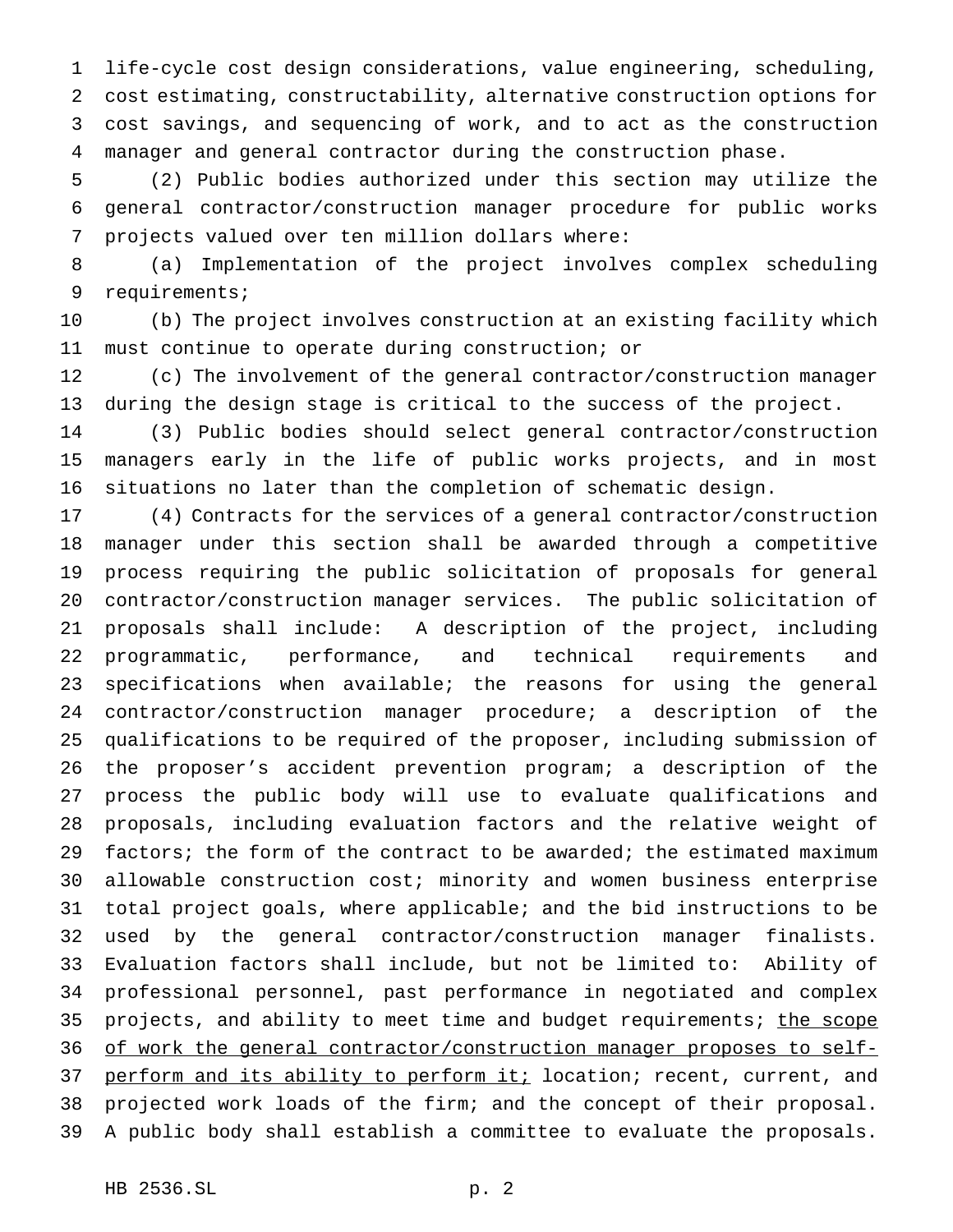After the committee has selected the most qualified finalists, these finalists shall submit final proposals, including sealed bids for the percent fee, which is the percentage amount to be earned by the general contractor/construction manager as overhead and profit, on the estimated maximum allowable construction cost and the fixed amount for the detailed specified general conditions work. The public body shall select the firm submitting the highest scored final proposal using the evaluation factors and the relative weight of factors published in the public solicitation of proposals.

 (5) The maximum allowable construction cost may be negotiated between the public body and the selected firm after the scope of the project is adequately determined to establish a guaranteed contract cost for which the general contractor/construction manager will provide a performance and payment bond. The guaranteed contract cost includes the fixed amount for the detailed specified general conditions work, the negotiated maximum allowable construction cost, the percent fee on the negotiated maximum allowable construction cost, and sales tax. If the public body is unable to negotiate a satisfactory maximum allowable construction cost with the firm selected that the public body determines to be fair, reasonable, and within the available funds, negotiations with that firm shall be formally terminated and the public body shall negotiate with the next highest scored firm and continue until an agreement is reached or the process is terminated. If the maximum allowable construction cost varies more than fifteen percent from the bid estimated maximum allowable construction cost due to requested and approved changes in the scope by the public body, the percent fee shall be renegotiated.

 (6) All subcontract work shall be competitively bid with public bid openings. Subcontract work shall not be issued for bid until the public body has approved, in consultation with the office of minority and women's business enterprises or the equivalent local agency, a plan prepared by the general contractor/construction manager for attaining applicable minority and women business enterprise total project goals that equitably spreads women and minority enterprise opportunities to as many firms in as many bid packages as is practicable. When critical to the successful completion of a subcontractor bid package the owner and general contractor/construction manager may evaluate for bidding eligibility a subcontractor's ability, time, budget, and specification requirements based on the subcontractor's performance of those items on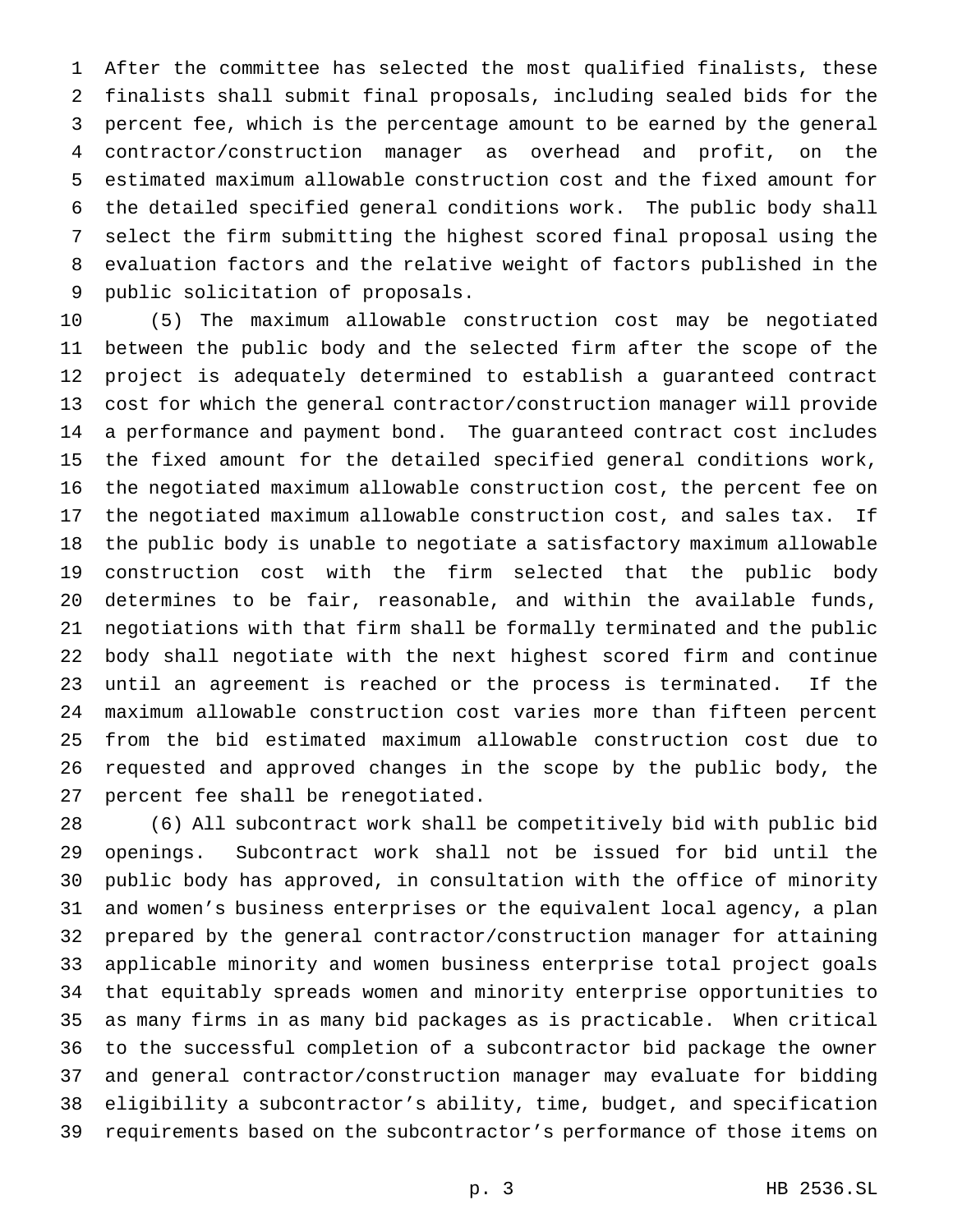previous projects. Subcontract bid packages shall be awarded to the responsible bidder submitting the low responsive bid. The requirements of RCW 39.30.060 apply to each subcontract bid package. All subcontractors who bid work over three hundred thousand dollars shall post a bid bond and all subcontractors who are awarded a contract over three hundred thousand dollars shall provide a performance and payment bond for their contract amount. All other subcontractors shall provide a performance and payment bond if required by the general contractor/construction manager. A low bidder who claims error and fails to enter into a contract is prohibited from bidding on the same project if a second or subsequent call for bids is made for the project. Except as provided for under subsection (7) of this section, bidding on subcontract work by the general contractor/construction manager or its subsidiaries is prohibited. The general contractor/construction manager may negotiate with the low-responsive bidder in accordance with RCW 39.10.080 or, if unsuccessful in such negotiations, rebid.

 (7) The general contractor/construction manager, or its 19 subsidiaries, may bid on subcontract work ((on projects valued over 20 twenty million dollars)) if:

 (a) The work within the subcontract bid package is customarily performed by the general contractor/construction manager;

(b) The bid opening is managed by the public body; and

 (c) Notification of the general contractor/construction manager's intention to bid is included in the public solicitation of bids for the bid package.

 In no event may the value of subcontract work performed by the 28 general contractor/construction manager exceed ((twenty)) thirty percent of the negotiated maximum allowable construction cost.

 (8) A public body may include an incentive clause in any contract awarded under this section for savings of either time or cost or both from that originally negotiated. No incentives granted may exceed five percent of the maximum allowable construction cost. If the project is completed for less than the agreed upon maximum allowable construction cost, any savings not otherwise negotiated as part of an incentive clause shall accrue to the public body. If the project is completed for more than the agreed upon maximum allowable construction cost, excepting increases due to any contract change orders approved by the